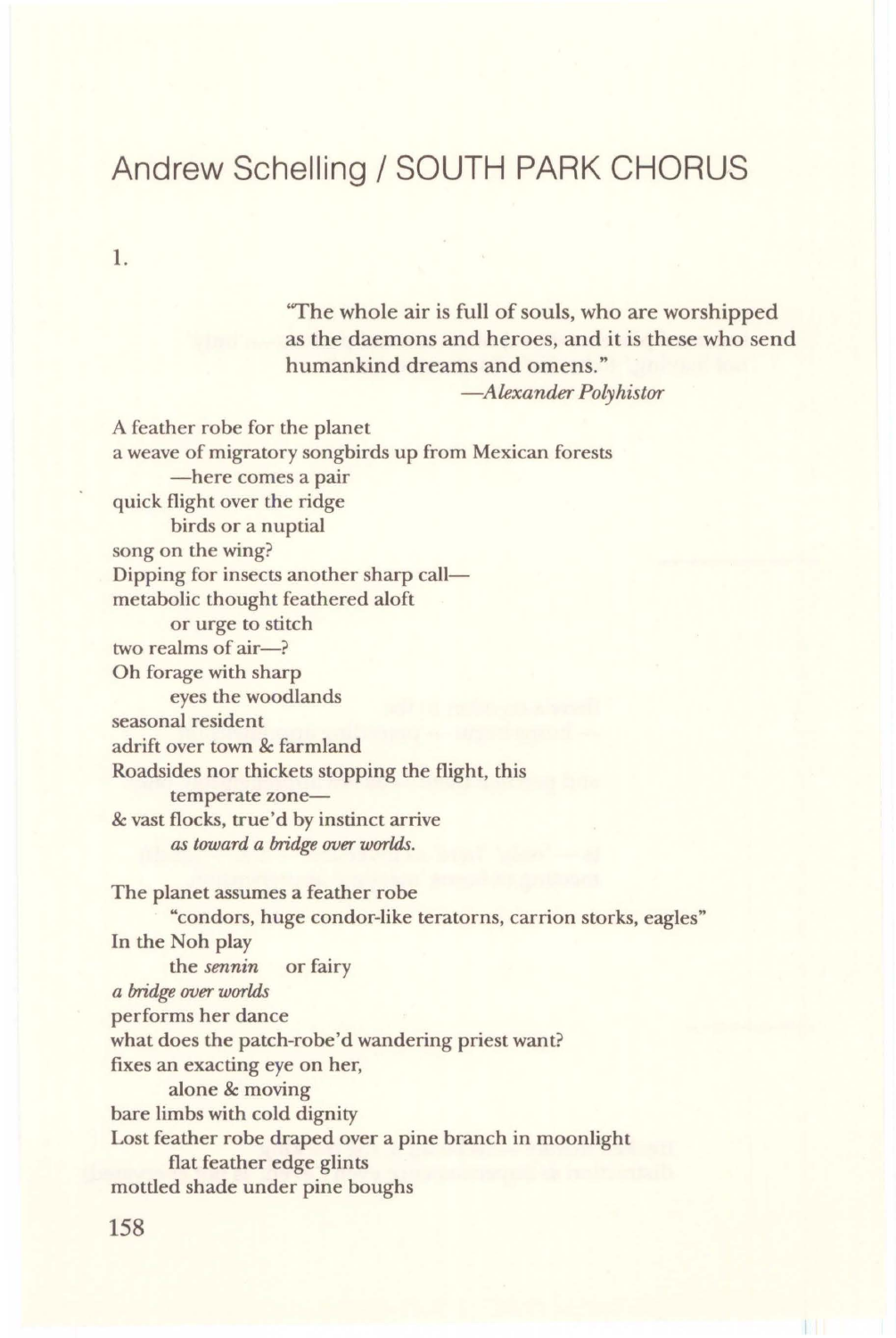her feet birdlike-She dances to recover the robe her feather'd robe a dance to recover her robe.

2.

To have tracked the skyways in annual journeyhave you tracked the skyways? To have heard

numerous voices aloft-

"In 1779, with the element of surprise in mind, an outraged Spanish governor of New Mexico,Juan Bautista De Anza, marched his force up the Rio Grande Valley, through the San Luis Valley, and over Poncha Pass to the headwaters of the Arkansas River. In doing so, he made the first documented penetration of the inner Rockies. Passing under the Fourteeners of the Sawatch Range, the Governor turned east over Trout Creek Pass, crossed South Park, and descended onto the plains just south of Pike's Peak."

A bird scolds the intruder. Cocking its crested head-Note a low *churrr*  also phew-

straighter posture than the female lacks rusty wash on its dusk-color'd breast *as toward a bridge over worlds* 

And from the mix of common European grasses brought in by grazing-seeds lodged in a cattle hoofblue gama Canada Bluegrass foxtail barley a buzz of insect tribes circles the "yard" season's arrivant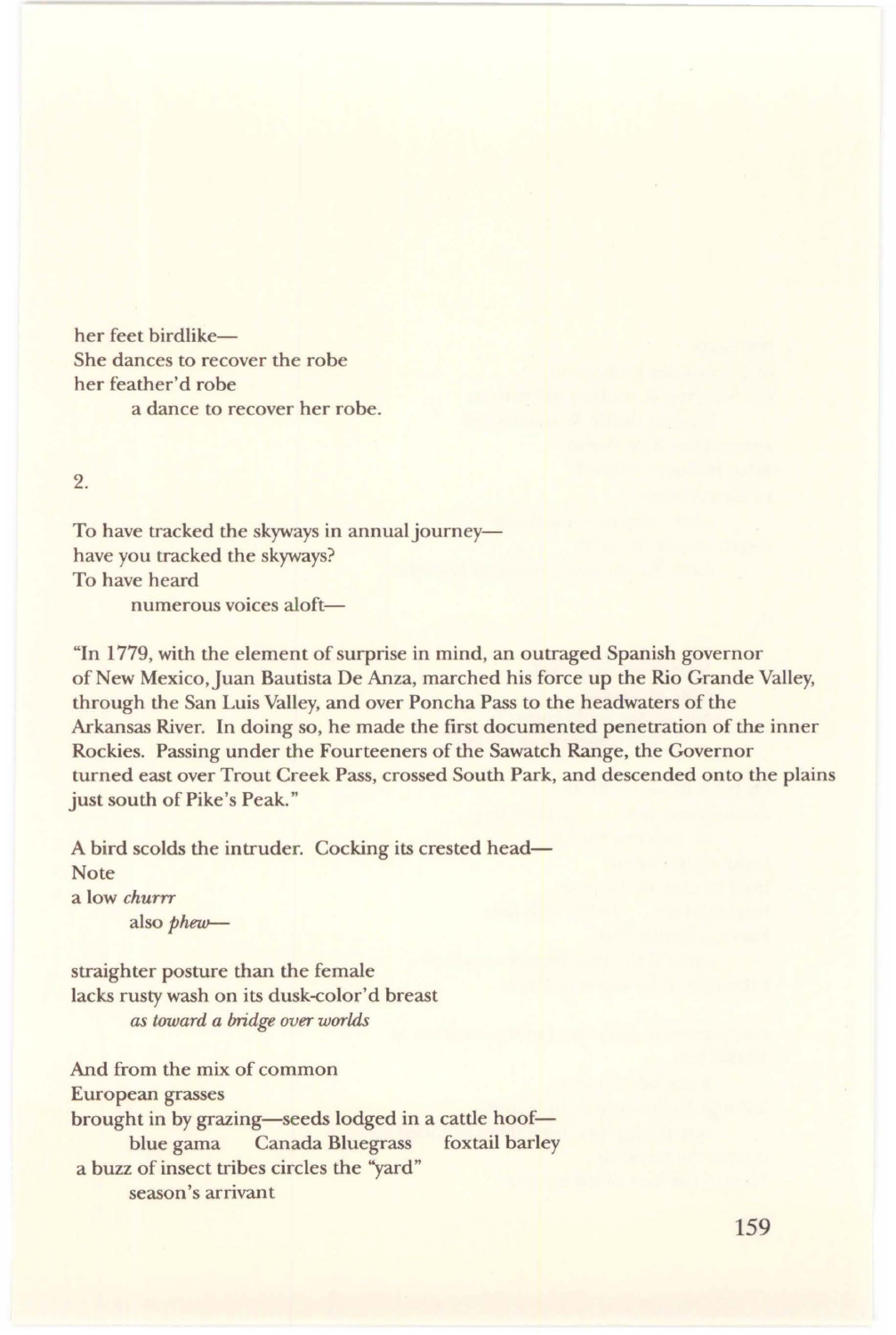300 years of gunpowder civilization the whirring & beating still with us Russian thistle & snakeweed entered the New World. What has been missed in the crosshairs of utterance—?—a single clearly struck thought cross the sky quick between branches.

3.

*Some dance on a small patch of meadow hoof or claw in the grassesothers perform on the wind* 

Or from Blaser to lift the evolutionary line *confounding the gods and the fish*  lucid night visions hoof or claw in the grass fish with feet babes with tails Earth in South Park open'd the gate between species-I thought it the Gates of Horn.

And wakened alone next to the meadow at 10,000 feet a few hot cinders last night's fire pale in the dawn one pronghorn hoof deep in sod-grass out on the meadow I heard the kick of his hooves

160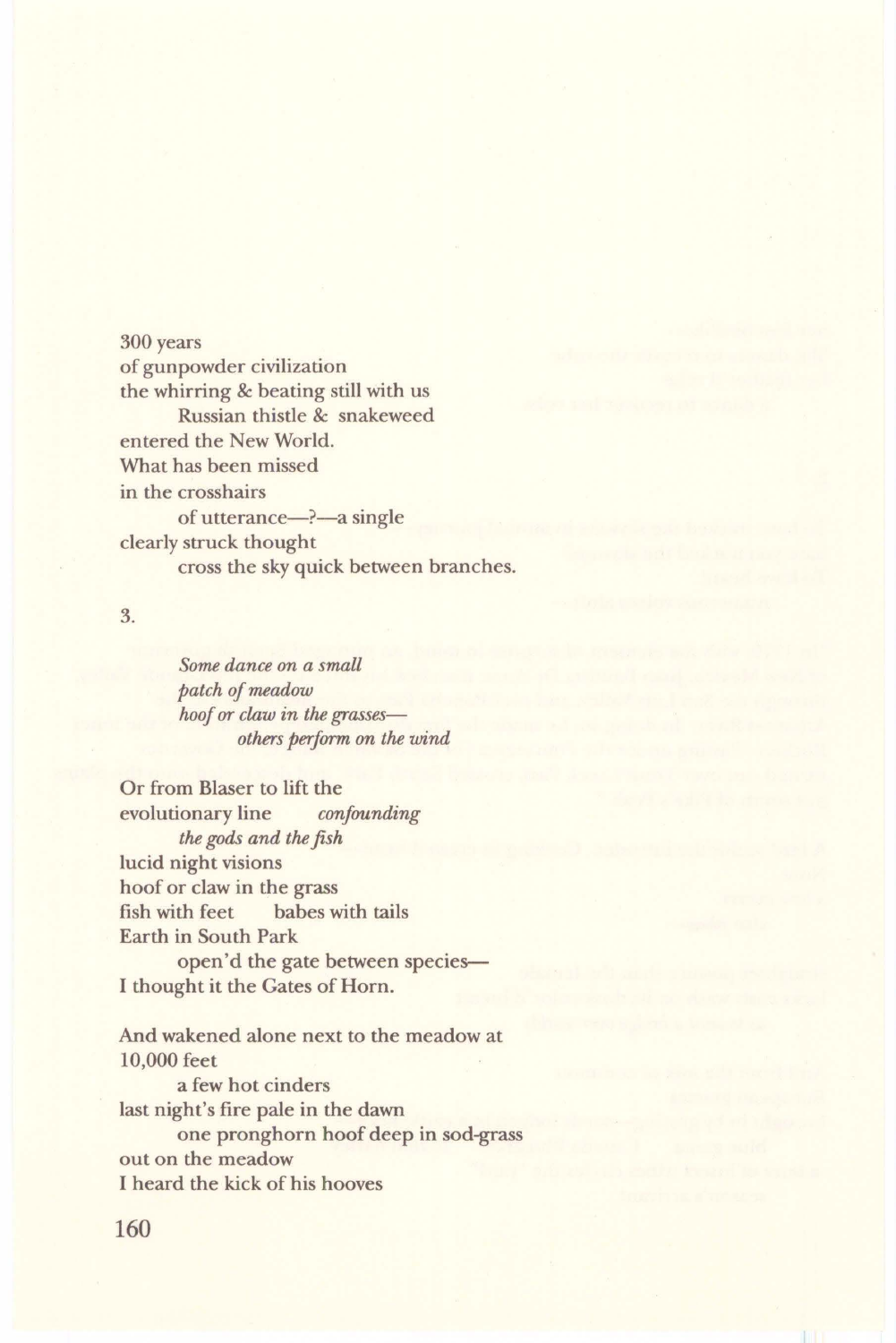feeding on paintbrush, uprooting the pale cluster'd buds too pale to call red *aetiolate?*  behavior no deer would exhibit stood & stepp'd far from the wood's edge

## 4.

A tract of ground "winter pasture for deer or other grazing animals" *geard gyrdan*  to gird or enclose Latin *hortus* and in the distance reconstructed old *\*ghor-o*  gives way to Greek *khoros*  gives onto the dancing ground gives *khoros,* "a special enclosure for dancing?" gives dance & the tragic inflected bridge of the chorus

*as toward a bridge over worlds* 

## 5.

"You could have seen herds of horses, long-horned bison, camels, antelopes of several species, and mammoths ... giant dire wolves, and tapirs..."

And for three days we had to lie over